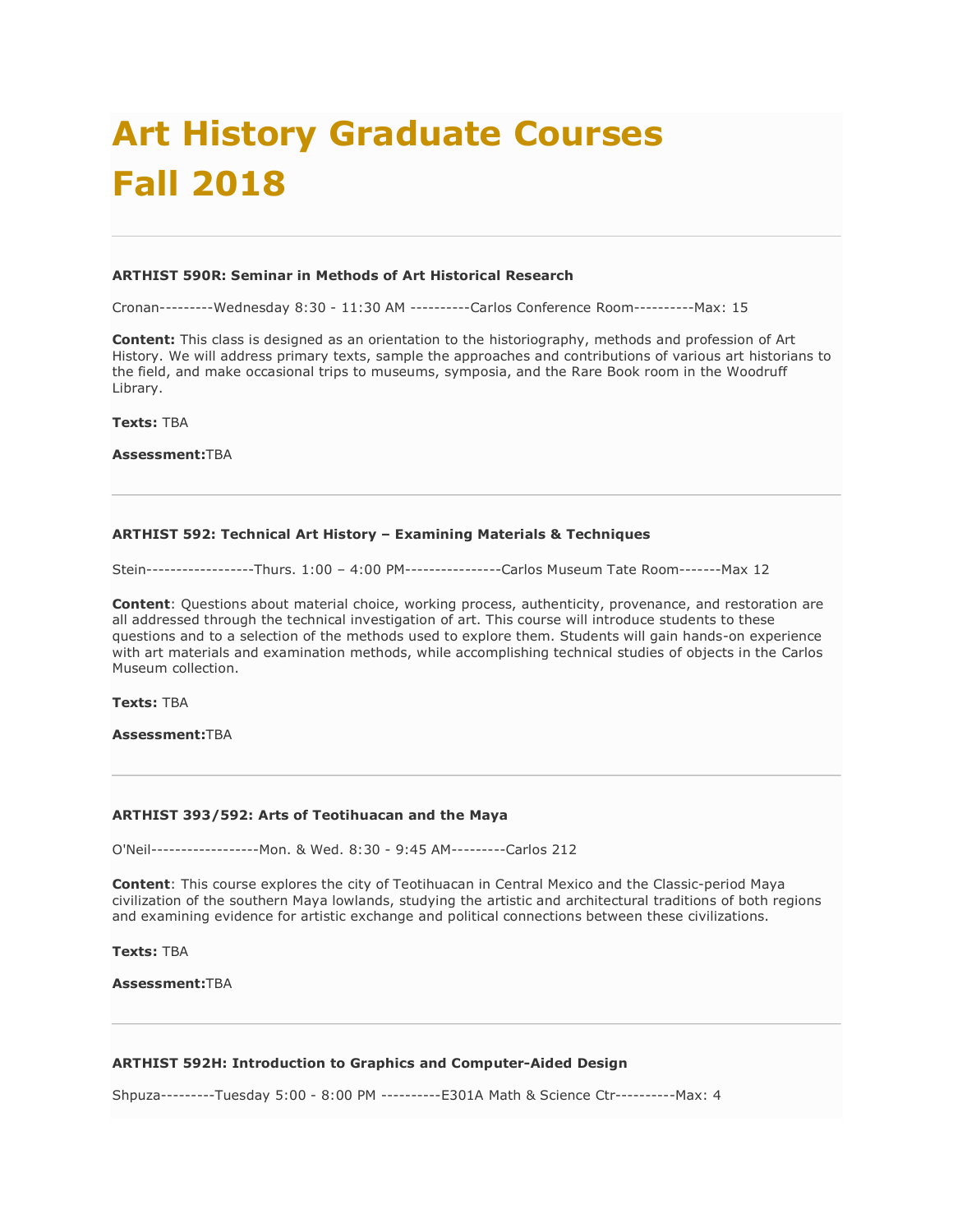**Content:** This course is designed to provide students interested in architecture with a basic understanding of computer-aided design and graphic analysis. Emphasizing a hands-on approach, the course is structured around two projects which are designed to let students explore the potential of the computer, not merely as a drafting and presentation instrument but as an active analytical and design aid. Permission required prior to enrollment.

## **Texts:** TBA

**Assessment:** Students will be responsible for reading and class discussion, as well as projects that will have significant research and visualization components, resulting in a final paper.

# **ARTHIST 596R: Internship in Art History**

#### **Coordinator:** Faculty

May be repeated with permission from the director of internships. Interns must be nominated by the department for internships at the Michael C. Carlos Museum, the High Museum of Art, and elsewhere. Variable credit.

# **ARTHIST 597R: Directed Study**

Faculty; variable credit.

## **ARTHIST 599R: Thesis Research (Permission only)**

#### **ARTHIST 729/HIST 585: Kings and Queens: Historical Experience and Visual Environment in the Hellenistic World**

Wescoat-----Monday 1:00 - 4:00pm------------------Carlos Hall Seminar Rm---------Max: 14

**Content:** Alexander the Great's conquests toppled the anciently configured eastern Mediterranean world; his successors were left to reassemble the pieces. A new set of kings and queens clawed their way to power through war, intrigue, marriage, and the brokering of monuments, images, and gifts. In this course, we focus on the contribution of royalty to the formation of a new world order in the Hellenistic period, bringing together the sources and approaches of history and art history. The Sanctuary of the Great Gods on Samothrace, where Alexander's parents met and his successors vied for pride of place and lavishness of donation, provides a central unifying locus for our investigation. In the second half of the class, we join together with University of Pennsylvania in teleconferenced sessions centered on kingly interactions and Homeric history at Ilion.

**Texts:** TBA

**Assessment:** TBA

## **ARTHIST 759R: Allegorical Usage in the Low Countries: 1500-1700**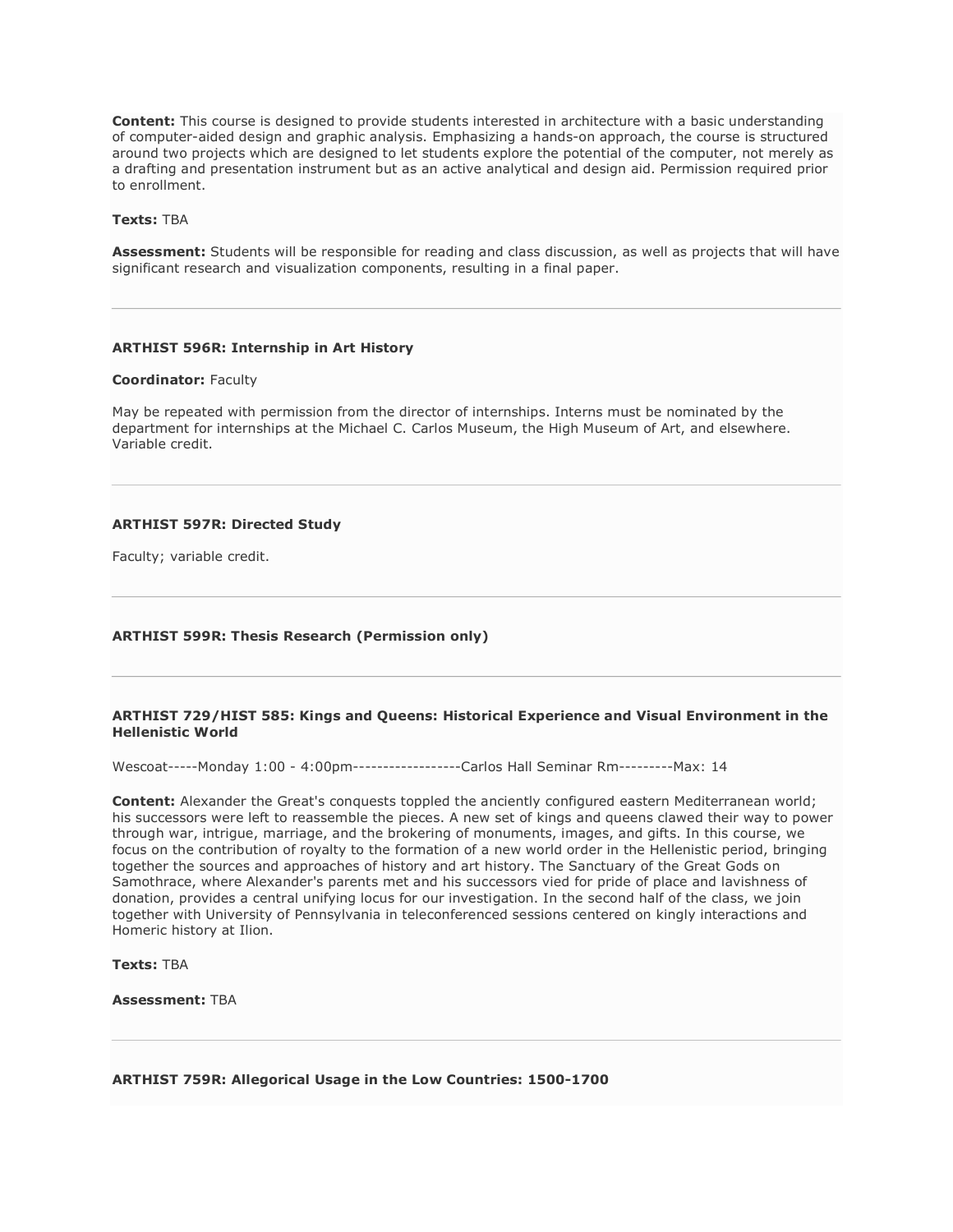Melion------------Thursday 9:00 AM – 12:00 PM----------Woodruff Library, ECDS 303F---------Max: 15

**Content:** The term allegory – etymologically, "other speaking" – alludes to a process whereby the images of persons, objects, or events come to stand for conceptions variously distant from them. The relation between the thing visualized and the conception signified is often analogical. The literal meaning—an apple qua apple—cedes to another register of meaning, which may be mediated by systems of reference—the apple, sacred to Venus, siginifies sexual desire, or alternatively, the apple, plucked and tasted by Adam and Eve, signifies original sin. This seminar examines how allegory was utilized by masters such as Jan Gossaert, Lucas van Leyden, Frans Floris, Pieter Bruegel, Hendrick Goltzius, Jan Brueghel, Peter Paul Rubens, Frans Francken the Younger, and Gerard Seghers. In particular, we shall think about five categories of allegorical image-making.

- *Stilled Allegory* consists of persons or things that themselves embody, rather than enact, a pictorial meaning (*prosopopoeia*); its most common form is personification;
- *Enacted Allegory* consists of persons whose actions constitute the locus of pictorial meaning;
- *Parabolic Allegory* consists of persons whose actions and circumstances operate as analogues to religious precepts;
- *Emblematic Allegory* consists of persons and things that operate symbolically within a larger interpretative apparatus comprising both text and image, namely, a motto, a picture, and a commentary that expounds the relation between motto and picture; and
- *Heuristic Allegory* consists of persons or things whose mutual relation puts forward a problem to be discerned or solved.

**Texts:** There is no textbook; instead, scans of articles and book chapters will be distributed via Dropbox on a weekly basis.

# **ARTHIST 769: The Everyday**

Lee------------------Tuesday 9:00 AM – 12:00 PM----------------Carlos Hall Conference Rm-------Max: 10

"The everyday is no longer the average, statistically established existence of a given society at a given moment; it is a category, a utopia and an Idea."—Maurice Blanchot.

**Content:** Variously imagined as locus of authenticity and of alienation, "the everyday" has constituted a site of intervention, appropriation, celebration, and critique in art since the postwar period. This seminar examines the everyday as mobilized in artistic practices ranging from the Situationist tactics of diversion to the Fluxus event score*,* from Hans Haacke's Real-Time Social Systems to Martha Rosler's deconstruction of female domesticity in the medium of video. We will ask questions

like: How is the everyday figured in such works and practices—as circumscribed by architecture and urban planning, conditioned by socio-economic realities, constructed by media, embedded in language, or performed by the body? Is it presented as monolithic or as marked by difference? What is the relationship between the everyday and its potential cognates: the popular, the low, the communal? Post-war and contemporary practices will be related to historical precedents, including those of the 19thcentury *flâneur* and the surrealist concept of "objective chance."

This seminar will also engage philosophical and critical models of the quotidian in the writings of Henri Lefebvre, Guy Debord, Peter Bürger, and Michel de Certeau, among others.

# **ARTHIST 790: Teaching Art History**